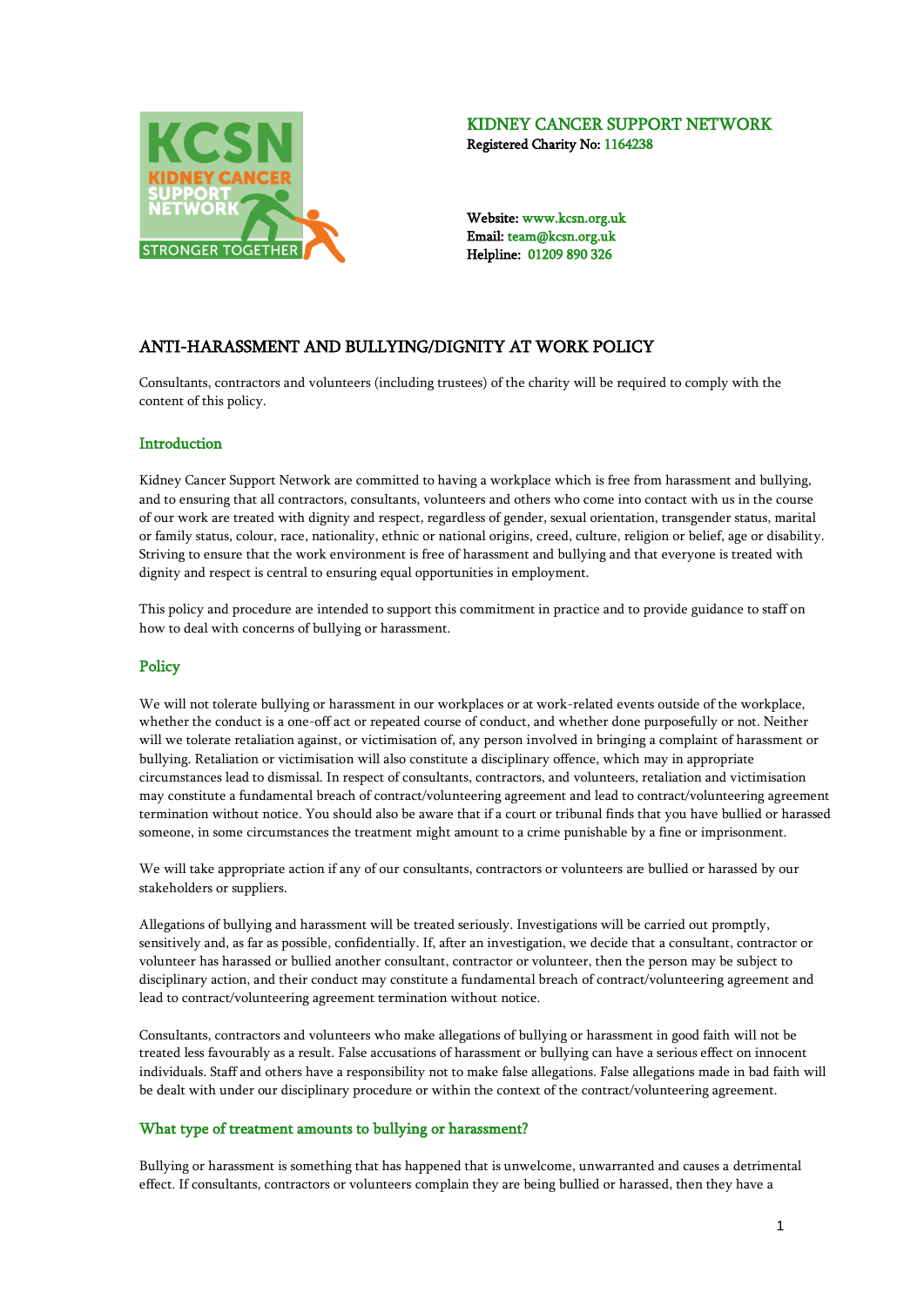grievance that must be dealt with regardless of whether or not their complaint accords with a standard definition. For further information, please refer t[o ACAS guidance.](http://www.acas.org.uk/index.aspx?articleid=794) It is important to recognise that conduct which one person may find acceptable, another may find totally unacceptable. All consultants, contractors and volunteers must therefore treat their colleagues with respect and appropriate sensitivity.

Bullying does not include appropriate criticism of a colleague's behaviour or proper performance management.

#### Reporting concerns

#### What you should do if you witness an incident you believe to be harassment or bullying

If you witness such behaviour you should report the incident in confidence to the KCSN management team. Such reports will be taken seriously and will be treated in strict confidence as far as it is possible to do so.

#### What you should do if you feel you are being bullied or harassed by a stakeholder or supplier (as opposed to a colleague)

If you are being bullied or harassed by someone with whom you come into contact at work, please raise this with the KCSN management team in the first instance. We will then decide how best to deal with the situation, in consultation with you.

#### What you should do if you are being bullied or harassed by a colleague

If you are being bullied or harassed by another consultant, contractor or volunteer, there are two possible avenues for you; informal resolution or formal complaint.

#### Informal resolution

If you are being bullied or harassed by another consultant, contractor or volunteer, you may be able to resolve the situation yourself by explaining clearly to the perpetrator(s) that their behaviour is unacceptable, contrary to our policy, and must stop. Alternatively, you may wish to ask one of the KCSN management team or a colleague to put this on your behalf or to be with you when confronting the perpetrator(s).

If the above approach does not work or if you do not want to try to resolve the situation in this way, you should raise the issue with the Head of Patient Support (or, if this is not appropriate, a Trustee). One of these colleagues will discuss with you the option of trying to resolve the situation informally by:

- Telling the alleged perpetrator(s), without prejudging the matter, that there has been a complaint that their behaviour is having an adverse effect on a fellow
- That such behaviour is contrary to our policy
- That the continuation of such behaviour could amount to a serious disciplinary offence/contractual or agreement breach.

It may be possible for the Head of Patient Support (or Trustee) to have this conversation with the alleged perpetrator without revealing your name, if this is what you want. They will also stress that the conversation is confidential.

In certain circumstances we may be able to involve a neutral third party (a mediator) to facilitate a resolution of the problem. The Head of Patient Support (or Trustee) will discuss this with you if it is appropriate.

If your complaint is resolved informally, the alleged perpetrator(s) will not usually be subject to disciplinary/contractual/agreement sanctions. However, in exceptional circumstances, (such as a serious allegation of sexual or racial harassment or in cases where a problem has happened before), we may decide to investigate further and take more formal action notwithstanding that you raised the matter informally. We will consult with you before taking this step.

#### Raising a formal complaint

If informal resolution is unsuccessful or inappropriate, you can make a formal complaint about the harassment or bullying to the Head of Patient Support (or, if this is inappropriate, a Trustee). A formal complaint may ultimately lead to disciplinary/contractual/ volunteering agreement action against the perpetrator(s). We will first investigate the